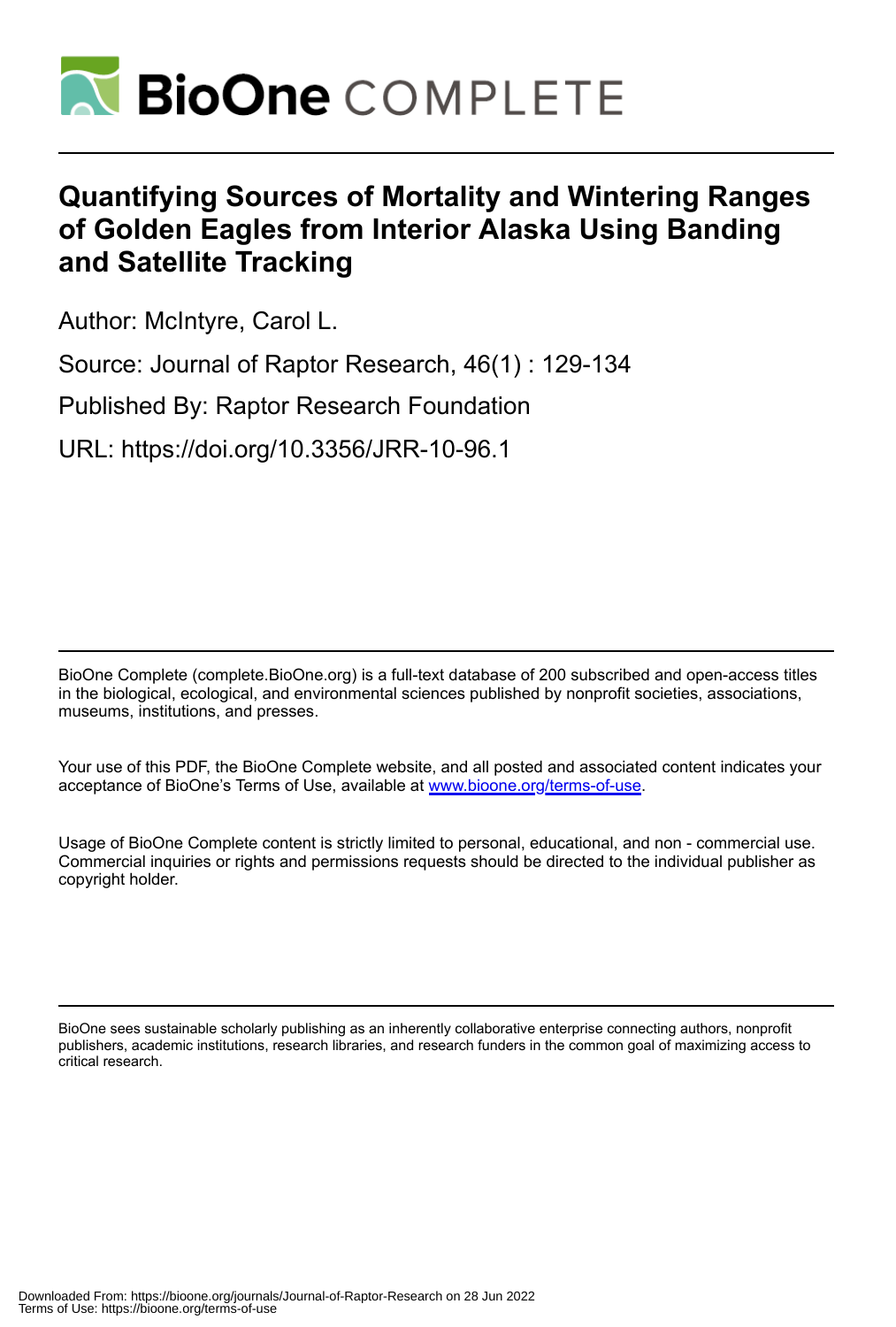## QUANTIFYING SOURCES OF MORTALITY AND WINTERING RANGES OF GOLDEN EAGLES FROM INTERIOR ALASKA USING BANDING AND SATELLITE TRACKING

### CAROL L. MCINTYRE

U.S. National Park Service, 4175 Geist Road, Fairbanks, AK 99709 U.S.A.

ABSTRACT.—Documenting the year-round movements and factors affecting the survival of wide-ranging birds is essential for developing effective conservation strategies. This is especially true for long-distance migratory species that spend much of their lives away from their breeding areas. Encounters of banded birds have provided information on the movements and survival of many bird species. More recently, telemetry studies provided new information on movements and survival of migratory birds. Golden Eagles (Aquila chrysaetos) raised in the higher latitudes of northwestern North America are usually migratory, but little is known about their year-round movements or survival. From 1988 to 2009, I banded 307 Golden Eagle nestlings in and near Denali National Park and Preserve in interior Alaska. From 1997 to 1999, I also deployed 90-g satellite transmitters on 48 of these eagles just before they fledged. Ten of the 307 banded eagles (3%) were encountered after the banding event, including five within 1 yr of banding. All encounters with banded eagles were  $>800$  km from the banding location outside Alaska during winter or the migration season. All banded eagles were encountered  $\leq 2$  km from a road or human settlement and the primary sources of mortality were electrocution and shooting. In contrast, all recoveries of dead radiotagged eagles  $(14)$  were  $>5$  km from a road, and post-mortem necropsy indicated that all but one of these eagles died from starvation. Locations of banded eagles encountered in winter ranged from southern Alberta to north-central Mexico. Relocations of radio-tagged eagles in winter ranged from central Alberta to southeastern New Mexico. These results, despite small sample sizes, demonstrate how different marking and tracking tools can produce different results regarding the sources of mortality and the wintering range of Golden Eagles from the same study area.

KEY WORDS: Golden Eagle; Aquila chrysaetos; banding; mortality; satellite telemetry; winter range.

#### CUANTIFICACIO´ N DE LAS FUENTES DE MORTALIDAD Y DE LOS RANGOS DE INVERNADA DEL ÁGUILA AQUILA CHRYSAETOS EN ALASKA UTILIZANDO ANILLAS Y RASTREO SATELITAL

RESUMEN.—La documentación de los movimientos durante todo el año y de los factores que afectan la supervivencia de las aves con grandes rangos de distribución es esencial para el desarrollo de estrategias efectivas de conservación. Esto es especialmente cierto para las especies que migran grandes distancias y que pasan gran parte de sus vidas lejos de sus áreas de cría. Los encuentros de aves anilladas han proporcionado información sobre los movimientos y la supervivencia de muchas especies de aves. Más recientemente, los estudios de telemetría han proporcionado nueva información sobre los movimientos y la supervivencia de las aves migratorias. Las águilas Aquila chrysaetos que se criaron en las latitudes más altas del noroeste de América del Norte son generalmente migratorias, pero se sabe poco acerca de sus movimientos durante todo el año o sobre su supervivencia. De 1988 a 2009, anillé 307 polluelos del águila A. chrysaetos cerca del Parque Nacional y Reserva Denali en el interior de Alaska. De 1997 a 1999, también usé transmisores satelitales de 90 g en 48 de estas águilas, justo antes de que emplumaran. Diez de las  $307$  águilas anilladas ( $3\%$ ) se encontraron después del evento de anillamiento, entre ellas cinco dentro del año de anillamiento. Todos los encuentros con las águilas anilladas fueron a >800 km de la ubicación de anillamiento y se encontraron fuera de Alaska durante el invierno o la temporada de migración. Todas las águilas anilladas se encontraron a  $\leq 2$  km de una carretera o de asentamientos humanos y las fuentes principales de mortalidad fueron la electrocución y disparos. Por el contrario, todas las recuperaciones de los individuos muertos equipados con radiotransmisores (16) estuvieron a  $>5$  km de una carretera, y el análisis post-mortem indicó que todas

<sup>1</sup> Email address: Carol\_McIntyre@nps.gov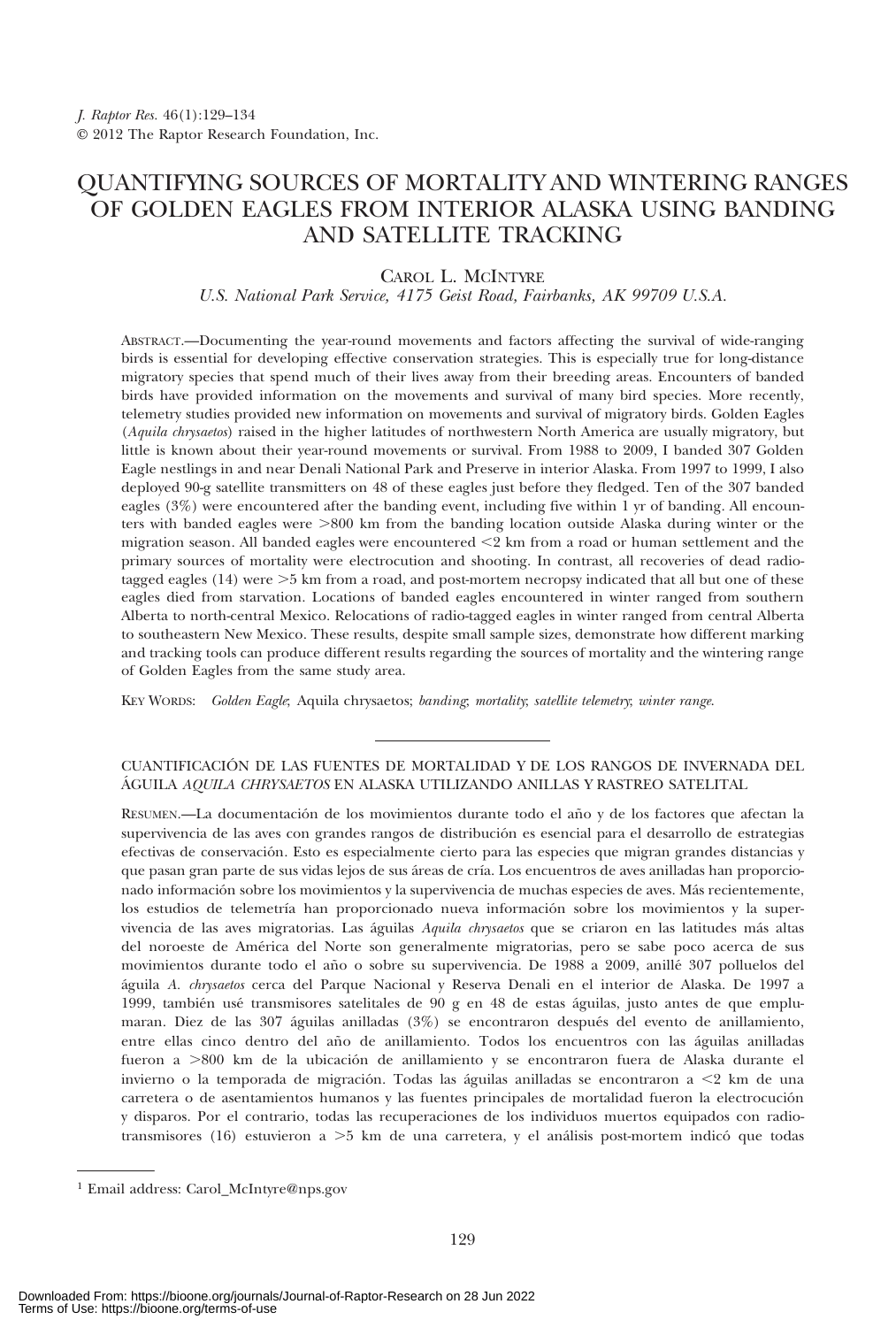estas águilas, menos una, murieron de hambre. La ubicación de las águilas anilladas encontradas en invierno fue desde el sur de Alberta al centro-norte de México. La ubicación de las aves con transmisores durante el invierno fue desde el centro de Alberta al sudeste de Nuevo México. A pesar de los tamaños de muestra pequeños, estos resultados demuestran cómo diferentes herramientas de marcado y de seguimiento pueden producir resultados diferentes en cuanto a las fuentes de mortalidad y del rango de invernada de  $A$ . *chrysaetos* de la misma área de estudio.

[Traducción del equipo editorial]

#### **METHODS**

Documenting the year-round movements of wideranging birds is essential for identifying factors that influence their survival and for developing robust conservation strategies for their populations (Steenhof et al. 1984, Higuchi et al. 2004, Steenhof et al. 2005). This is especially true for migratory species from northern latitudes that spend much of their lives away from their breeding areas. Golden Eagles raised in the northern latitudes of northwestern North America (interior and northern Alaska, Yukon, and Northwest Territories) are usually migratory, but little is known about their movements or survival (Kochert et al. 2002, McIntyre et al. 2006, 2008, Watson 2010).

Banding has been used for many decades to identify individual birds. Encounters of banded birds can provide information regarding survival, sources of mortality, and locations of migration routes and both breeding and wintering areas. Banding studies have made important contributions to the understanding of movements and survival of Golden Eagles in parts of their range (Harmata 2002). Newer active-tracking tools, including satellite-based tracking and global positioning system tracking (GPS), also are being used to study the movements and sources of mortality of Golden Eagles (McIntyre et al. 2006, 2008) and many other birds. These active-tracking tools are revealing new and exciting results about bird migration.

Results from both banding and telemetry studies have helped protect raptors and their habitats around the world (Bildstein 2006), but few studies have compared results of encounters with birds banded and radio-marked in the same study area to determine whether the results generated by two different methods differ (Thorup et al. 2003).

Here I use data from banding and satellite telemetry studies to compare the sources of mortality and wintering ranges of Golden Eagles from Denali National Park, Alaska (Denali). Banding is a passive tool and required someone to encounter a band and report it. Telemetry is an active-tracking tool that did not require someone to encounter the marked bird.

Golden Eagle nestlings were banded and radiomarked at nests in the northern foothills of the Alaska Range in and near the northeastern portion of Denali (63°35.8'N, 149°38.2'W; McIntyre et al. 2008). I entered occupied nests from late June through late July 1987 to 2009 using standard rock-climbing techniques and banded nestlings with U.S. Geological Survey (USGS) size nine rivet leg bands. All eagles were banded under the authority of the USGS Bird Banding Laboratory (BBL) and the state of Alaska. I submitted banding records to the BBL at the end of each calendar year. The BBL sent me a band encounter report when they received information about an encounter with a banded Golden Eagle, and I then contacted the person who found the banded eagle to obtain additional information, including source of mortality and the specific location of the encounter. Here, I consider a band encounter as any event where the band number was documented, regardless of the condition of the eagle (i.e., dead, injured, or captured) following Harmata (2002) and the Bird Banding Lab (www.pwrc.usgs. gov/bbl/manual/glossary.cfm).

From 1997 to 1999, I radio-marked 48 nearly-fledged Golden Eagles (21 in 1997, 5 in 1998, and 22 in 1999) with 95-g satellite transmitters (PTTs; Microwave Telemetry, Columbia, Maryland, U.S.A.) and used the ARGOS satellite tracking system to monitor their movements. I also banded the eagles with U.S. Geological Survey (USGS) size nine rivet leg bands. The mass of the entire radio-package, including harness, was within the conventional guidelines for telemetric studies of birds (Caccamise and Hedin 1985). Methods used to recover and necropsy dead radio-marked eagles are summarized in McIntyre et al.  $(2006)$ .

#### **RESULTS**

Ten of 307 banded eagles (3%) were encountered after banding, including five birds encountered within 1 yr of banding (50% of all encounters; Table 1). All encounters of banded eagles were  $>800$  km from the banding location, outside of Alaska, and all but one occurred during winter or the migration season (Ta-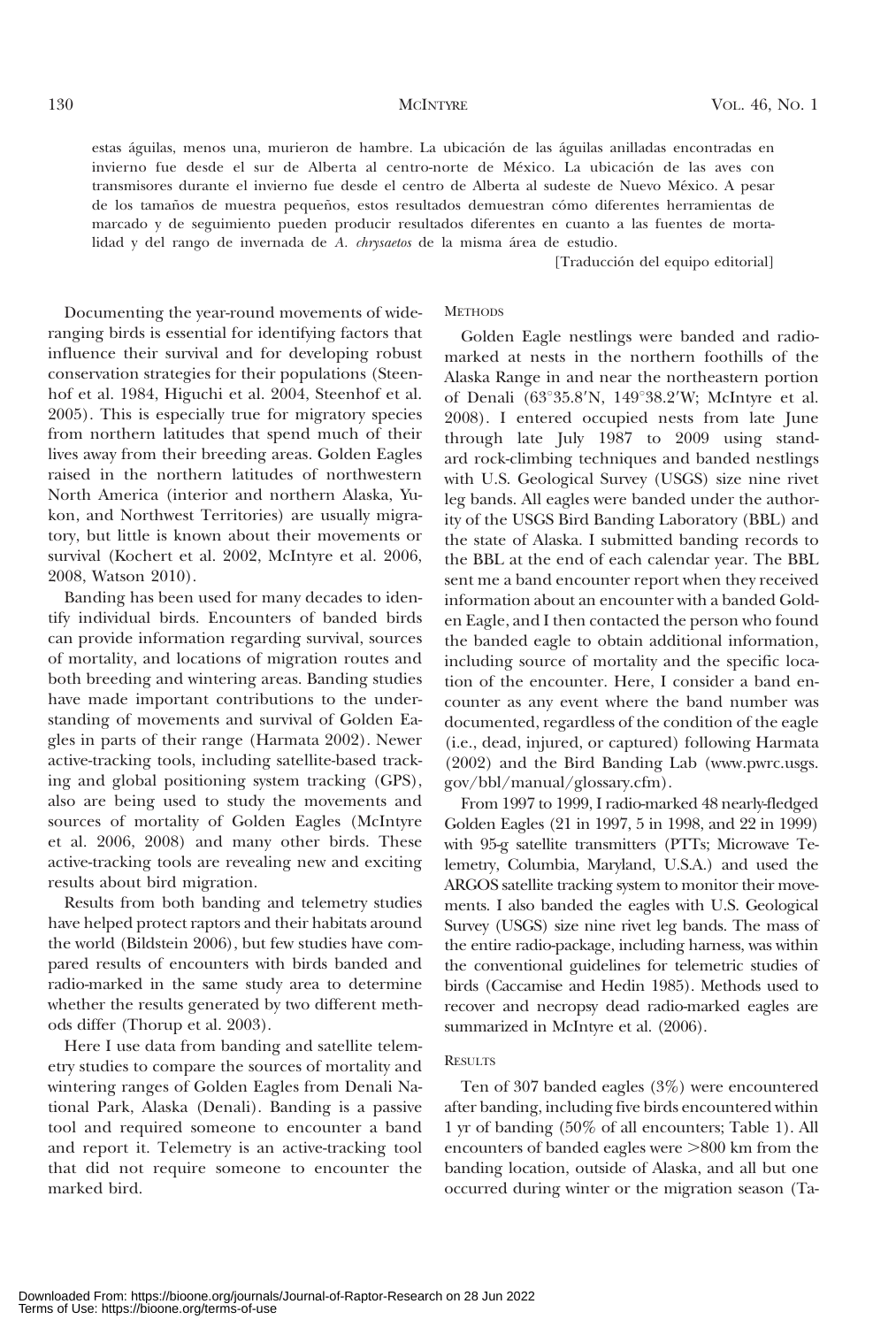|                       | Table 1. Summary of encounters of Golden Eagles banded as nestlings in and near Denali National Park and Preserve, |  |  |  |
|-----------------------|--------------------------------------------------------------------------------------------------------------------|--|--|--|
| Alaska, 1987 to 2009. |                                                                                                                    |  |  |  |

| <b>ENCOUNTER DATE</b> | <b>GENERAL ENCOUNTER</b><br><b>LOCATION</b> | <b>ENCOUNTER</b><br>AGE | <b>ENCOUNTER</b><br><b>CONDITION</b> | <b>CAUSE OF</b><br><b>DEATH</b> |
|-----------------------|---------------------------------------------|-------------------------|--------------------------------------|---------------------------------|
| February 1999         | San Luis Potosi, Mexico                     | $<$ 1 yr                | Alive                                | NA                              |
| April 1994            | Paradise, Kansas, U.S.A.                    | $<1 \text{ yr}$         | Dead                                 | Shot                            |
| November 1999         | Pincher Creek, Alberta, Canada              | $<1 \text{ yr}$         | Dead                                 | Electrocuted                    |
| December 1988         | Lamar, Colorado, U.S.A.                     | $<1 \text{ yr}$         | Dead                                 | Electrocution                   |
| December 2003         | Muzquiz, Coahuila, Mexico                   | $<$ 1 yr                | Dead                                 | Unknown                         |
| June 1997             | Destruction Bay, Yukon, Canada              | $<1-2$ yra              | Dead <sup>a</sup>                    | Unknown                         |
| March 1993            | Brighton, Colorado, U.S.A.                  | $4 \text{ yr}$          | Dead                                 | Electrocution                   |
| July 1994             | Laguna Del Rey, Coahuila, Mexico            | $4 \text{ yr}$          | Aliveb                               | NA                              |
| March 1995            | Ringling, Montana, U.S.A.                   | 6 <sub>yr</sub>         | Alivec                               | NA                              |
| March 2001            | Ringling, Montana, U.S.A.                   | 10 <sub>yr</sub>        | Alivec                               | NA                              |

<sup>a</sup> Eagle found as decomposed carcass and date of mortality could not be established.

<sup>b</sup> Eagle found alive but injured; final fate was unknown.

c Captured and released by A. Harmata during spring migration research project.

bles 1). Six banded eagles were dead when encountered (Table 1). Causes of death included electrocution, shooting, and unknown (Table 1, 2). Four banded eagles were encountered alive, including two eagles captured during spring migration in Montana and two eagles found alive, one injured and one captured in a turkey pen, in Mexico (Table 1). In contrast, all recoveries of dead radio-tagged eagles (16) were .5 km from a road and postmortem necropsy of 13 of these eagles indicated that all but one died from starvation (Table 2; McIntyre et al. 2006).

The extent of the winter range based on band encounters and telemetry relocations was different and barely overlapped. Winter encounters of banded eagles ( $n = 4$ ) occurred from latitude 23<sup>°</sup> to 40<sup>°</sup>N  $(\bar{x} = 32.2^{\circ}N, SD = 8.1^{\circ})$ . In contrast, winter deaths of radio-tagged eagles ( $n = 9$ ) occurred from latitude  $45^\circ$  to  $60^\circ\text{N}$  ( $\bar{x} = 53.4^\circ\text{N}$ , SD  $4.2^\circ$ ): relocations of radio-tagged eagles that survived their entire first winter ( $n = 14$ ) ranged from 32° to 54°N ( $\bar{x} = 46.1$ °N, SD  $= 5.3^{\circ}$ ; and relocations of radio-tagged eagles that survived three winters ( $n = 3$ ) ranged from 43<sup>°</sup> to  $48^{\circ}$ N).

#### **DISCUSSION**

The percentage of banded Golden Eagles encountered during this study (3.2%) was lower than that in most other studies reporting encounter rates for this species (see Harmata 2002). The low encounter rate was not surprising because Golden Eagles from Denali migrate across vast expanses of relatively undeveloped areas in western North America (McIntyre et al. 2008) where the density of people is very low; hence, the probability of someone encountering a banded Golden Eagle in these areas is presumably very low. The highest encounter rate (50%) occurred within 1 yr after banding. In the Rocky Mountains, the highest encounter rate (12.2%) occurred 3 yr after banding (Harmata 2002).

Most cases of mortality of Golden Eagles are attributed to direct or indirect human causes (Franson et al. 1995, Watson 2010). Reports of death as a result of natural causes in free-flying Golden Eagles are rare and mostly anecdotal (Watson 2010). Encounters with Golden Eagles banded in Denali supported these conclusions, but results from the Denali satellite telemetry study provided a striking contrast. All banded-bird mortality was directly linked to human causes, whereas starvation was the most common proximate cause of mortality in radio-marked eagles. Evidence for starvation as a cause of death of Golden Eagles is difficult to find (Watson 2010); it was accomplished in this study by retrieving and performing necropsies on a sample of the eagles that died. I do not know if starvation was caused indirectly by human-related factors, but I could not rule out the possibility that some of the starvation deaths were caused by the added mass of the transmitter or a negative effect caused by the harness (see below).

Three radio-tagged Golden Eagles (23%) had elevated levels of lead (Pb), but levels were not in the range normally considered consistent with the diagnosis of lead toxicity (McIntyre et al. 2006). I could not exclude the possibility that Pb exposure influenced survival and indirectly led to starvation, and Pb exposure may have impaired the ability of birds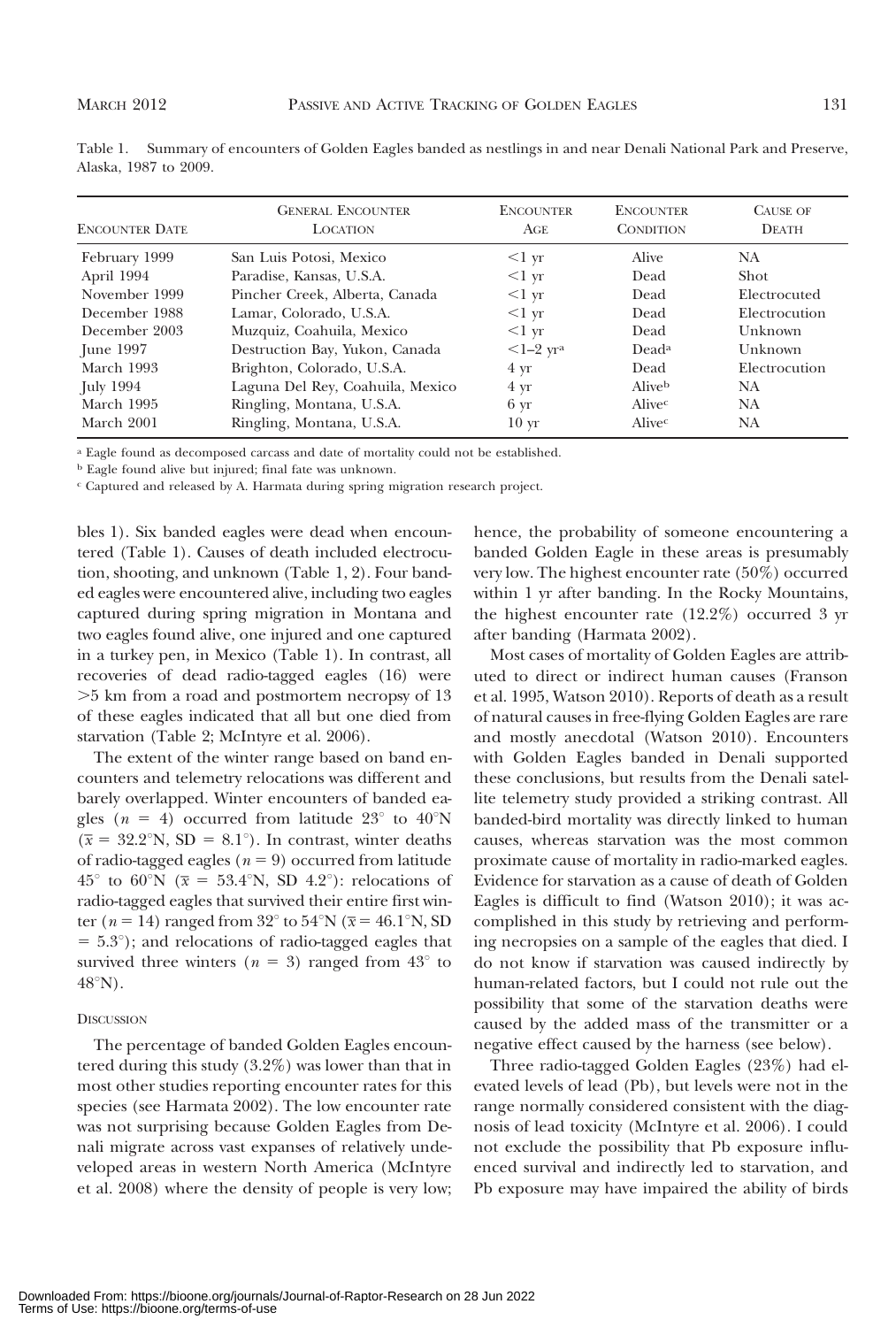Table 2. Cause of death of Golden Eagles banded and radio-marked as nestlings in Denali National Park and Preserve, Alaska, 1987 to 2009.

| <b>CAUSE OF DEATH</b> | <b>BANDED</b>    | RADIO-MARKED   |
|-----------------------|------------------|----------------|
| Electrocution         | 3                |                |
| Gunshot               |                  |                |
| Starvation            | $\left( \right)$ | 9              |
| Poached               | $\theta$         | 1 <sup>a</sup> |
| Unknown               | 9                | 3              |
| Total                 | հ                | 14             |

a Based on the encounter (the PTT was cut off the eagle and found in a dumpster), we assumed that the eagle had been poached (McIntyre et al. 2006).

to hunt, obtain food, and digest food (Wayland et al. 2003, McIntyre et al. 2006). Further, negative effects of the 90-g PTT and backpack-style harness may have confounded the effects of Pb exposure.

Encounters with banded birds provided new information regarding the extent of the winter range of Denali's Golden Eagles, particularly movements east into the Great Plains and south into Mexico. Relocations of radio-tagged eagles also provided new information regarding the extent of the winter range (McIntyre et al. 2008), but no radio-tagged eagles were relocated in Mexico. This was surprising because three of the 10 banded eagles were encountered in Mexico. Further, the locations of both the radio-tagged eagles that died and those that survived their first winter tended to be further north than encounters of banded eagles, suggesting that the PTTs may have affected the mobility of the radio-tagged eagles. However, the winter ranges of three Golden Eagles that made three round trips from Alaska to their respective wintering ranges were all farther north (range  $= 43^{\circ}$  to  $48^{\circ}$ N) than any of the encounters of banded birds made during winter (range =  $23^{\circ}$  to 40°N; C. McIntyre unpubl. data).

Banding did not provide any information about the extent of the summer range and little insight into the migration corridors of Denali's Golden Eagles; no band encounters were made during summer and few were made within migration seasons. In contrast, radiotelemetry provided new and exciting information regarding the summer ranges and migration corridors, as well as the migratory behavior, of nonbreeding Golden Eagles (McIntyre et al. 2008).

Overall, new information on both mortality sources and the wintering ranges of Golden Eagles were gathered by both methods. The low band-encounter rate (3.2%) suggested that banding may not be an effective tool to study survival or movements of longdistance migratory eagles unless researchers make efforts to increase encounter rates.

Researchers need to carefully evaluate and select the tools they use to answer their research questions. The selection of a research tool depends on the questions being asked, the scope of the study, and the geographic location of the study. Banding a larger number of Golden Eagles may result in more encounters, but estimates of survival may not be reliable unless large samples of banded eagles are encountered. Further, banding studies may still result in sources of mortality being biased toward human-related factors and other sources of mortality may go undetected in areas where the probability of encountering a banded eagle is low. Using auxiliary markers, such as patagial markers, may increase encounter rates in areas where encounter rates are expected to be high (Steenhof et al. 1984), but patagial marking is a passive technique that requires someone to observe and report their encounter with the marked bird. It is probably not an efficient tool to use for studying longdistance migratory eagles. These results suggest that radiotelemetry or other types of active tracking may be more efficient tools for studying the survival and movements of long-distance migratory Golden Eagles.

Although these studies were not designed to evaluate the impact of radio-tagging on Golden Eagles, the differences in the sources of mortality and the southern extent of banded and radio-tagged eagles may provide some insights on the potential adverse affects of radio-tagging juvenile Golden Eagles. For example, the low survival rates during the first autumn migration (85%) and winter (84%) and the high proportion of mortalities caused by starvation (McIntyre et al. 2006) might be partly explained by negative effects caused by the radio packages. Unfortunately, no contemporary estimates of survival of juvenile migratory Golden Eagles from other areas are available to test that hypothesis and starvation in Golden Eagles is rarely documented (Watson 2010). Further, the tendency for radio-tagged eagles to winter farther north than banded eagles may also point to a possible negative effect of the PTTs, but the very small sample size of encounters with banded eagles does not allow for a statistically valid comparison.

Several radio-tagging studies that used backpackstyle harnesses to attach radio transmitters to freeflying eagles reported no apparent evidence of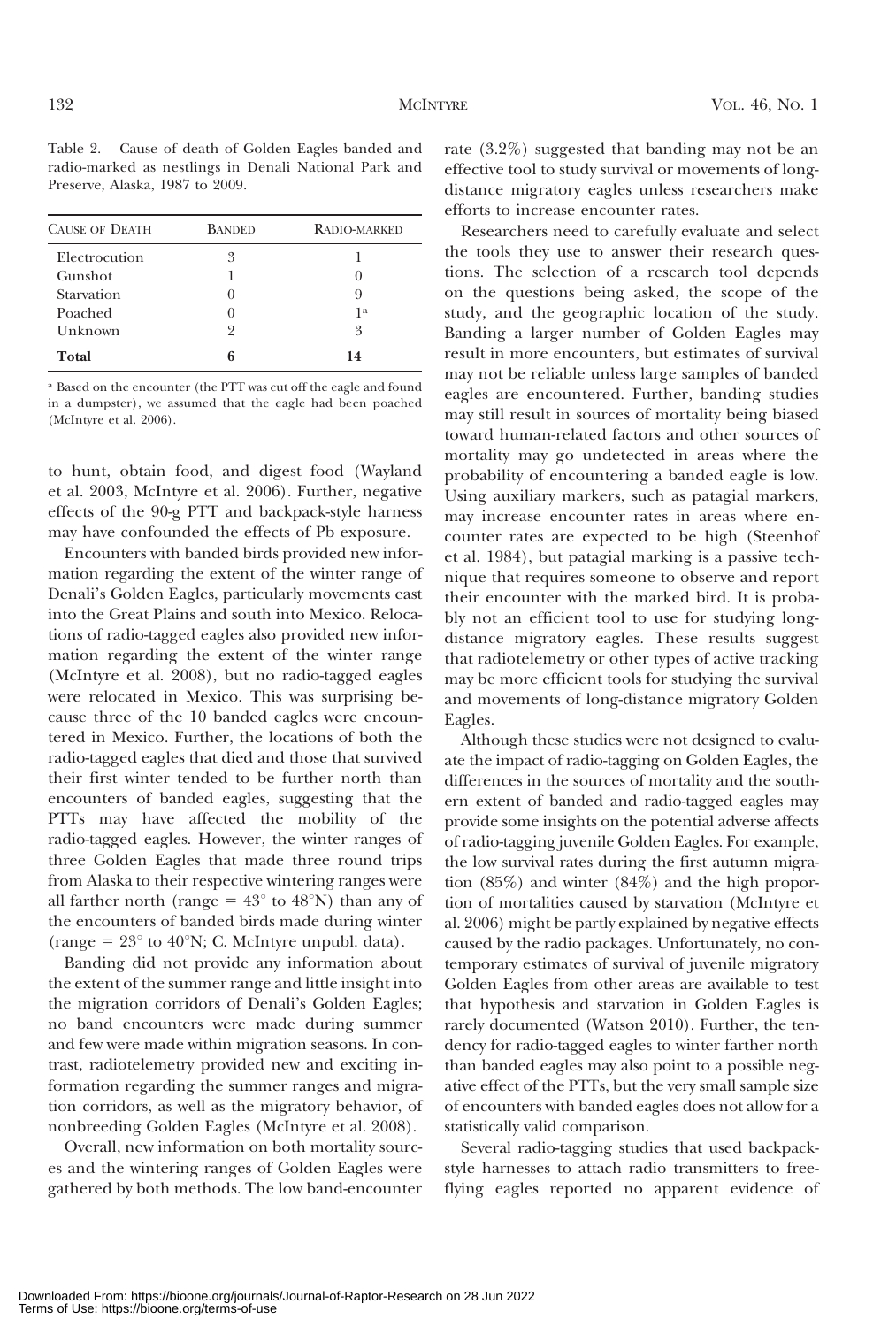negative impacts to the eagles (Buehler et al. 1991, Wood 1992, Bowman et al. 1995, Hunt et al. 1996, McIntyre et al. 2006). This, however, does not mean that there was no effect. For example, McIntyre et al. (2006) did not find any physical abrasions caused by the harness on recovered radio-tagged eagles, but this does not mean that the radio package did not have adverse effects on the eagles. Many studies have identified the adverse effects of radio tagging on birds (Barron et al. 2010), including raptors (Steenhof et al. 2006 and references cited within), but no studies have carefully evaluated the cumulative and long-term effects of radio tagging on Golden Eagles (K. Steenhof pers. comm.). Recent concerns about the effects of large-scale wind farms on Golden Eagles in western North America has spurred substantial interest in new radio-tagging studies to evaluate these effects. Many of these studies will use backpack-style harnesses to attach radio-transmitters and other tracking devices on Golden Eagles. A fundamental assumption of survival estimation from radiotelemetry data is that the radio-tagged animals have the same survival probability as animals without radio transmitters (White and Garrott 1990). Researchers must thoroughly evaluate the potential adverse affects of any tracking device or tags on Golden Eagles before implementing their studies. Carefully planned pilot studies are needed to evaluate the potential adverse impacts of radio-tagging Golden Eagles.

#### **ACKNOWLEDGMENTS**

I thank the U.S. National Park Service for funding the long-term Denali Golden Eagle study and the U.S. Geological Survey (USGS), Forest and Rangeland Ecosystem Science Center for funding the satellite telemetry studies. The U.S. Fish and Wildlife Service, Endangered Species Office, Fairbanks, provided bands for this project from 1987 to 1989. I thank everyone who helped with banding, radio-tagging, and nest visits including M. Britten, P. Chalet, T. Fronterhouse, C. Grand, P. Grand, G. Koy, D. Kunz, J. Reichert, J. Shook, B. Shott, J.D. Swed, and L. Weaver. I am particularly grateful to everyone who reported encounters with banded Golden Eagles, especially J. Frazier, M.R. DeGonzalez, and J. Vargus for reporting encounters in Mexico; P. Abramenko, R. Beaulieu, J. Bryant, J. Burch, G. Court, R. Cromie, A. Foos, A. James, J. Keating, F. Kunnas, R. Lowell, K. Morton, K. Mueller, T. Powell, R. Quinlan, P. Schempf, H. Timm, J. Timm, J. Timm, E. Vorisek, M. Wayland, and K. Wrishkoe for retrieving dead radiotagged Golden Eagles; T. Bollinger, J. Hanson, R. McClymont, D. Onderka, and G. Wobeser for conducting the postmortem examinations; G. Court for coordinating multiple retrieval trips in western Canada; and D. Douglas for assisting with the analysis of the satellite telemetry data. Comments by T. Katzner, M. Kochert, M. McGrady, K. Oakley, R. Ritchie, and K. Steenhof greatly improved earlier versions of this manuscript. Any use of trade names is for descriptive purposes only and does not imply endorsement of the U.S. Government.

#### LITERATURE CITED

- BARRON, D.G., J.D. BRAWN, AND P.J. WEATHERHEAD. 2010. Meta-analysis of transmitter effects on avian behavior and ecology. Methods in Ecology and Evolution 1:180–187.
- BILDSTEIN, K.L. 2006. Migrating raptors of the world. Cornell Univ. Press, Ithaca, NY U.S.A.
- BOWMAN, T.D., P.F. SCHEMPF, AND J.A. BERNATOWICZ. 1995. Bald Eagle survival and population dynamics in Alaska after the Exxon Valdez oil spill. Journal of Wildlife Management 59:317–324.
- BUEHLER, D.A., J.D. FRASER, J.K.D. SEEGAR, G.D. THERRES, AND M.A. BYRD. 1991. Survival rates and population dynamics of Bald Eagles on Chesapeake Bay. Journal of Wildlife Management 55:608–613.
- CACCAMISE, D.F. AND R.S. HEDIN. 1985. An aerodynamic basis for selecting transmitter loads in birds. Wilson Bulletin 97:306–318.
- FRANSON, J.C., L. SILEO, AND N.J. THOMAS. 1995. Causes of eagle deaths. Pages 68 in E.T. LaRoe, G.S. Farris, C.E. Puckett, P.D. Doran, and M.J. Mac [EDS.], Our living resources. USDI, National Biological Service, Washington, DC U.S.A.
- HARMATA, A.R. 2002. Encounters of Golden Eagles banded in the Rocky Mountain West. Journal of Field Ornithology 73:23–32.
- HIGUCHI, H., J.P. PIERRE, V. KREVER, V. ANDRONOV, G. FU-JITA, K. OZAKI, O. GOROSHKO, M. UETA, S. SMIRENSKY, AND N. MITA. 2004. Using a remote technology in conservation: satellite tracking White-Naped Cranes in Russia and Asia. Conservation Biology 18:136–147.
- HUNT, W.G., R.E. JACKMAN, T.L. BROWN, D.E. DRISCOLL, AND L. CULP. 1996. A population study of Golden Eagles in the Altamont Pass Wind Resource Area; secondyear progress report. Report to National Renewable Energy Laboratory Subcontract No. XAT-6-16459-01. Predatory Bird Research Center, Long Marine Laboratory, Univ. of California, Santa Cruz, U.S.A.
- KOCHERT, M.N., K. STEENHOF, C.L. MCINTYRE, AND E.H. CRAIG. 2002. Golden Eagle (Aquila chrysaetos. In A. Poole and F. Gill [EDS.], The birds of North America, No. 684. The Academy of Natural Sciences, Philadelphia, PA and the American Ornithologists' Union, Washington, DC U.S.A.
- MCINTYRE, C.L., M.W. COLLOPY, AND M.S. LINDBERG. 2006. Survival probability and mortality of migratory juvenile Golden Eagles from interior Alaska. Journal of Wildlife Management 70:717–722.
- ———, D.C. DOUGLAS, AND M.W. COLLOPY. 2008. Movements of Golden Eagles (Aquila chrysaetos) from interior Alaska during their first year of independence. Auk 125:214–224.
- STEENHOF, K., K.R. BATES, M.R. FULLER, M.N. KOCHERT, J.O. MCKINLEY, AND P.M. LUKCAS. 2006. Effects of radiomarking Prairie Falcons: attachment failures provide insights about survival. Wildlife Society Bulletin 34:116–126.